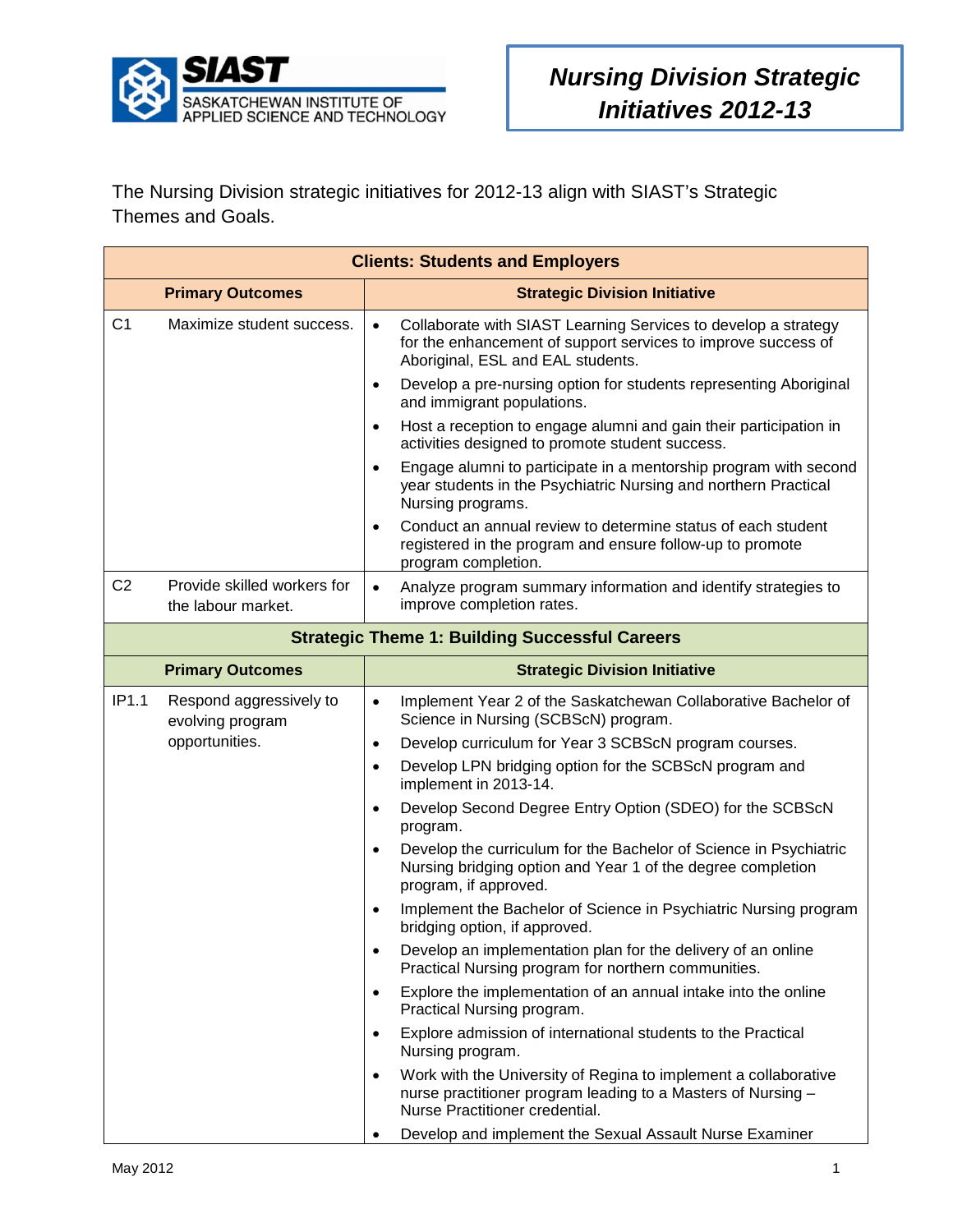|                                                                    | course.                                                                                                                                                                                                                                                        |  |  |  |  |
|--------------------------------------------------------------------|----------------------------------------------------------------------------------------------------------------------------------------------------------------------------------------------------------------------------------------------------------------|--|--|--|--|
|                                                                    | Assume responsibility for the independent delivery of the Basic<br>$\bullet$<br>Critical Care Nursing program, if funding approved.                                                                                                                            |  |  |  |  |
|                                                                    | Develop and implement the Transportation of Dangerous Goods<br>$\bullet$<br>6.2 (TDG) and Transportation of Dangerous Goods Train the<br>Trainer 6.2 courses requested by Saskatchewan Association of<br>Safe Workplaces in Health (SASWH).                    |  |  |  |  |
|                                                                    | Monitor Primary Health Care Redesign initiative to determine<br>$\bullet$<br>impact on and opportunities for SIAST Nursing Division.                                                                                                                           |  |  |  |  |
|                                                                    | Collaborate with the Saskatchewan Registered Nurses'<br>$\bullet$<br>Association for the delivery of education related to optimizing RN<br>scope of practice.                                                                                                  |  |  |  |  |
|                                                                    | Analyze the utilization of simulation learning centres to determine<br>$\bullet$<br>programming capacity.                                                                                                                                                      |  |  |  |  |
| IP1.2<br>Facilitate seamless career<br>transitions and lifelong    | Explore strategies to secure funding for the Basic Critical Care<br>$\bullet$<br>Nursing program.                                                                                                                                                              |  |  |  |  |
| learning.                                                          | Explore offering additional occupational health and safety courses.<br>$\bullet$                                                                                                                                                                               |  |  |  |  |
|                                                                    | Explore converting cost-recovery Diabetes Education for Health<br>$\bullet$<br>Care Providers program to core funding.                                                                                                                                         |  |  |  |  |
| IP1.3<br>Expand facilities to<br>accommodate enrolment             | Secure two faculty offices at Kelsey campus to accommodate the<br>$\bullet$<br>U of R professors teaching in the SCBScN.                                                                                                                                       |  |  |  |  |
| growth.                                                            | Explore the development of space for two debriefing rooms at<br>$\bullet$<br>Wascana campus simulation learning centre.                                                                                                                                        |  |  |  |  |
|                                                                    | Explore the possibility of obtaining a dedicated OH&S classroom<br>$\bullet$<br>at Kelsey campus.                                                                                                                                                              |  |  |  |  |
| <b>Strategic Theme 2: Advancing Economic and Social Prosperity</b> |                                                                                                                                                                                                                                                                |  |  |  |  |
|                                                                    |                                                                                                                                                                                                                                                                |  |  |  |  |
| <b>Primary Outcomes</b>                                            | <b>Strategic Division Initiative</b>                                                                                                                                                                                                                           |  |  |  |  |
| IP2.1 Advance innovative                                           | Explore the development of an emergency nursing program.<br>$\bullet$                                                                                                                                                                                          |  |  |  |  |
| partnerships and strategic<br>alliances.                           | Explore the establishment of a nursing division marketing and<br>$\bullet$<br>communication coordinator to develop, implement, and evaluate<br>the Nursing Division marketing and communications plan and<br>recommend strategies to achieve the best results. |  |  |  |  |
| IP2.2 Expand education and<br>training in select global            | Identify new initiatives (continuing education) for nursing and<br>health education.                                                                                                                                                                           |  |  |  |  |
| markets.                                                           | Explore partnership opportunities for recruitment of international<br>$\bullet$<br>students for nursing programs.                                                                                                                                              |  |  |  |  |
|                                                                    | Establish an Internationalization Committee to advance global<br>$\bullet$<br>education in a consistent and concerted fashion.                                                                                                                                 |  |  |  |  |
|                                                                    | Explore opportunities for the establishment of international student<br>$\bullet$<br>and faculty exchanges in clinical practice education, such as in<br>Uganda, Mexico, India, Indonesia, Vietnam and Malaysia.                                               |  |  |  |  |
| IP2.3 Foster a sense of social<br>responsibility.                  | Develop a plan for the recruitment and support of northern<br>$\bullet$<br>students.                                                                                                                                                                           |  |  |  |  |
|                                                                    | Explore increasing resources to expand IEN Assessment Centre<br>$\bullet$<br>services.                                                                                                                                                                         |  |  |  |  |
|                                                                    | <b>Strategic Theme 3: Leveraging Educational Innovation</b>                                                                                                                                                                                                    |  |  |  |  |
| <b>Primary Outcomes</b>                                            | <b>Strategic Division Initiative</b>                                                                                                                                                                                                                           |  |  |  |  |
| IP3.1 Enhance program quality.                                     | Implement an implementation plan to integrate interprofessional<br>$\bullet$<br>education into four nursing programs.                                                                                                                                          |  |  |  |  |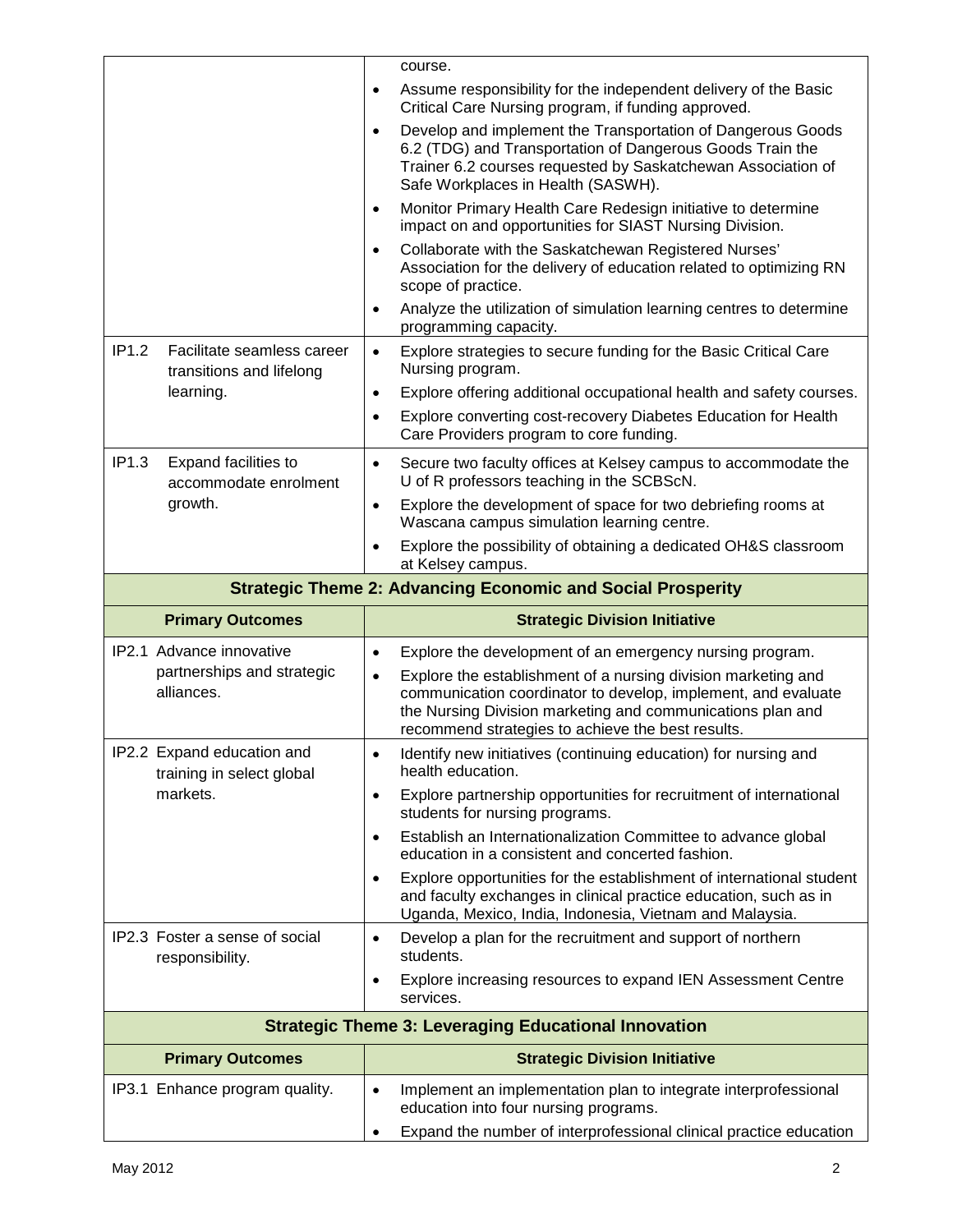|                                                                | placements in base programs.                                                                                                                                                                                                                  |  |  |  |
|----------------------------------------------------------------|-----------------------------------------------------------------------------------------------------------------------------------------------------------------------------------------------------------------------------------------------|--|--|--|
|                                                                | Explore expanding the capacity for innovative interprofessional<br>$\bullet$<br>practice placements for students, such as through a full-time<br>interprofessional education coordinator position.                                            |  |  |  |
|                                                                | Explore strategies to advance mentorship of faculty and expedite<br>$\bullet$<br>the transition from novice to competent faculty, such as the<br>establishment of a mentorship coordinator position.                                          |  |  |  |
|                                                                | Participate in the development of an elective course on integrative<br>$\bullet$<br>health care for the SCBScN program.                                                                                                                       |  |  |  |
|                                                                | Identify and implement specific strategies to enhance student<br>$\bullet$<br>engagement in academic decision making.                                                                                                                         |  |  |  |
|                                                                | Participate in the development of SCBScN database and student,<br>$\bullet$<br>graduate, and employer satisfaction instruments.                                                                                                               |  |  |  |
| IP3.2 Use creative solutions to<br>enhance and expand the      | Expand the use of videoconferencing to facilitate program delivery<br>$\bullet$<br>across campuses and to various communities.                                                                                                                |  |  |  |
| learning experience.                                           | Implement the plan to address the recommendations of the report<br>$\bullet$<br>on rural and remote practice education projects.                                                                                                              |  |  |  |
|                                                                | Integrate simulation learning scenarios into nursing curricula.<br>$\bullet$                                                                                                                                                                  |  |  |  |
|                                                                | Collaborate with Learning Technologies and ILDC to organize and<br>$\bullet$<br>conduct faculty development sessions to advance competencies<br>relating to online delivery.                                                                  |  |  |  |
|                                                                | Collaborate with Learning Technologies to explore strategies to<br>$\bullet$<br>facilitate integration of leading edge technologies into all nursing<br>curricula.                                                                            |  |  |  |
|                                                                | Conduct faculty development sessions to promote the integration<br>$\bullet$<br>of simulation learning scenarios into nursing curricula.                                                                                                      |  |  |  |
|                                                                | Explore increasing the operating and capital budget for the Kelsey<br>$\bullet$<br>interprofessional Simulation Learning Centre to support its<br>operational requirements.                                                                   |  |  |  |
|                                                                | Explore having point-of-care technology (iPod touch / EMDs)<br>$\bullet$<br>integrated as a requirement for the Psychiatric Nursing program.                                                                                                  |  |  |  |
|                                                                | Explore the development of a coop option for the Occupational<br>$\bullet$<br>Health and Safety Practitioner program.                                                                                                                         |  |  |  |
| IP3.3 Grow applied research.                                   | Participate in the Saskatchewan Patient Oriented Research<br>Steering Committee (SPOR).                                                                                                                                                       |  |  |  |
|                                                                | Participate in the "Measuring Innovation" research project.<br>$\bullet$                                                                                                                                                                      |  |  |  |
|                                                                | Promote the development of a scholarship plan for each faculty.<br>$\bullet$                                                                                                                                                                  |  |  |  |
|                                                                | Identify research project(s) and submit proposal(s) to the Seed<br>$\bullet$<br>Applied Research Project (SARP) fund.                                                                                                                         |  |  |  |
|                                                                | Encourage and assist faculty in submitting release time research<br>$\bullet$<br>project proposals.                                                                                                                                           |  |  |  |
|                                                                | Conduct an interprofessional scholarship symposium.<br>$\bullet$                                                                                                                                                                              |  |  |  |
| <b>Strategic Theme 4: Leading Organizational Effectiveness</b> |                                                                                                                                                                                                                                               |  |  |  |
| <b>Primary Outcomes</b>                                        | <b>Strategic Division Initiative</b>                                                                                                                                                                                                          |  |  |  |
| P <sub>1</sub><br>Optimize service excellence.                 | Collaborate with ILDC to conduct an educational session on<br>$\bullet$<br>service excellence for professional services staff.                                                                                                                |  |  |  |
|                                                                | Collaborate with the AVP, Strategy Management to identify<br>$\bullet$<br>relevant and appropriate measures for the Nursing Division to use<br>in assessing service excellence. Develop strategies to address the<br>findings as appropriate. |  |  |  |
|                                                                | Explore the development of a plan to implement LEAN principles /<br>٠                                                                                                                                                                         |  |  |  |